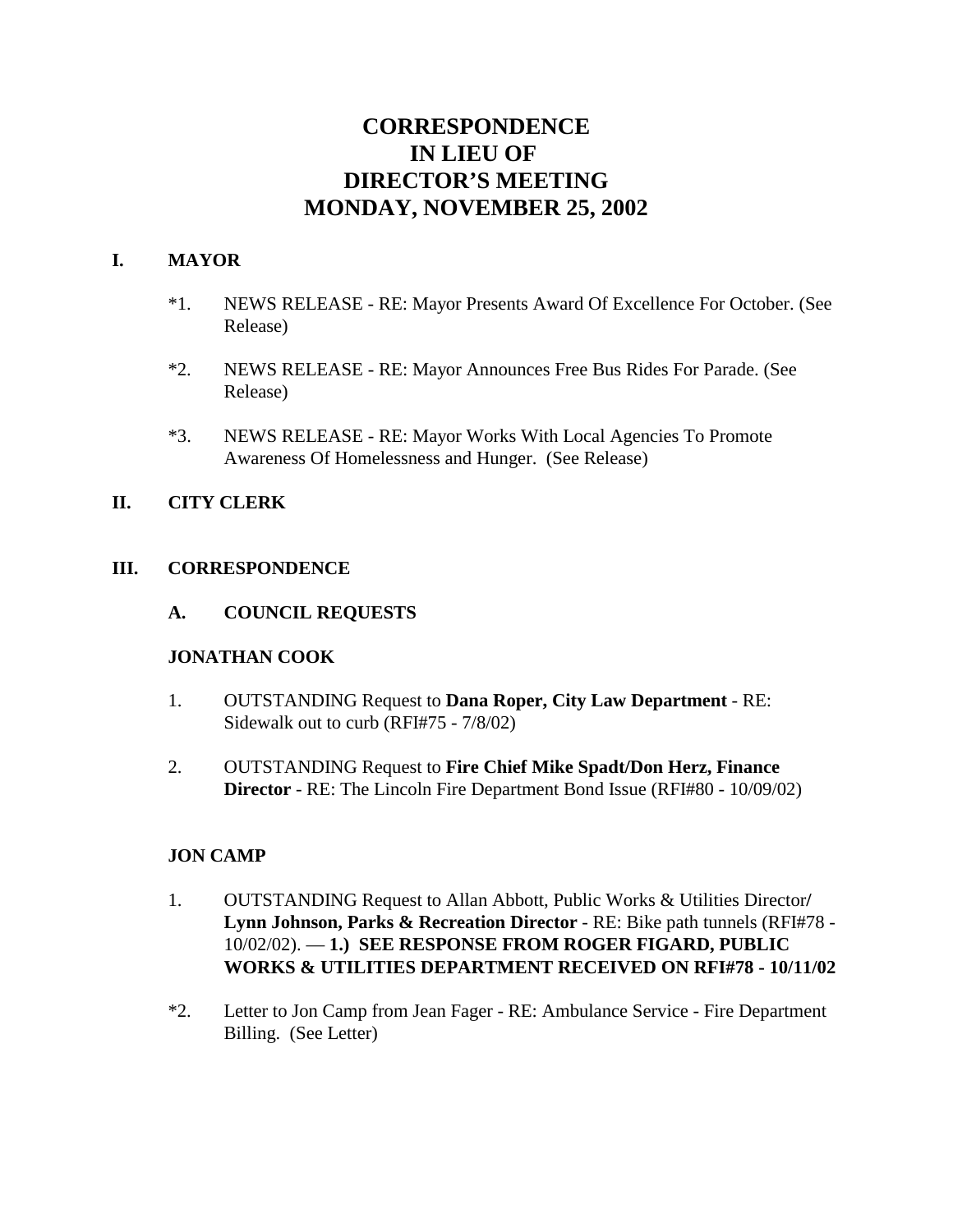### **TERRY WERNER**

- 1. OUTSTANDING Request to **Allan Abbott, Public Works & Utilities Director**/ Larry Worth, StarTran - RE: HandiVan Complaint (RFI#73 - 10/16/02). — **1.) SEE RESPONSE FROM LARRY WORTH, STARTRAN RECEIVED ON RFI#73 - 10/22/02**
- 2. OUTSTANDING Request to Wynn Hjermstad, Urban Development Department/ **Terry Uland, Neighborhoods, Inc**. – RE: Maintenance Assistance (RFI#78 - 10/28/02). — **1.) SEE RESPONSE FROM STEVE WERTHMANN, URBAN DEVELOPMENT DEPARTMENT RECEIVED ON RFI#78 - 11/01/02**
- 3. Request to Don Herz, Finance Director/Police Chief Tom Casady RE: Parking Meters and Tickets (RFI#79 - 11/15/02)
- 4. Request to Mike Merwick, Building & Safety Director/Police Chief Tom Casady RE: Information on Complaints Against 3440 South Street (RFI#80 - 11/15/02). — **1.) SEE RESPONSE FROM JOHN BOIES, BUILDING & SAFETY DEPARTMENT RECEIVED ON RFI#80 - 11/20/02. — 2.) SEE RESPONSE FROM POLICE CHIEF TOM CASADY RECEIVED ON RFI#80 -11/20/02**
- 5. Request to Vince Mejer, Purchasing RE: Information on Purchasing and Bids (RFI#81 - 11/15/02)

### **COLEEN SENG**

- 1. OUTSTANDING Request to **Char or Doug Srb, Problem Resolution Team** (PRT) - RE: Addresses to add to the Agenda for the next PRT Meeting (RFI#914  $-11/04/02$
- 2. Request to Health Department/Animal Control RE: A terrifying problem with neighbor at 6235 Hartley Street with their two dogs (RFI#917 - 11/15/02)
- 3. Request to Public Works & Utilities Department, Sidewalks RE: The Sidewalk at  $1011$  N. 78<sup>th</sup> Street (RFI#918 - 11/15/02)

# **B. DIRECTORS AND DEPARTMENT HEADS**

### **LIBRARY**

\*1. DIRECTOR'S REPORT - Lincoln City Libraries - October 2002 Statistics - Monthly Categorical Report - Fund Balances.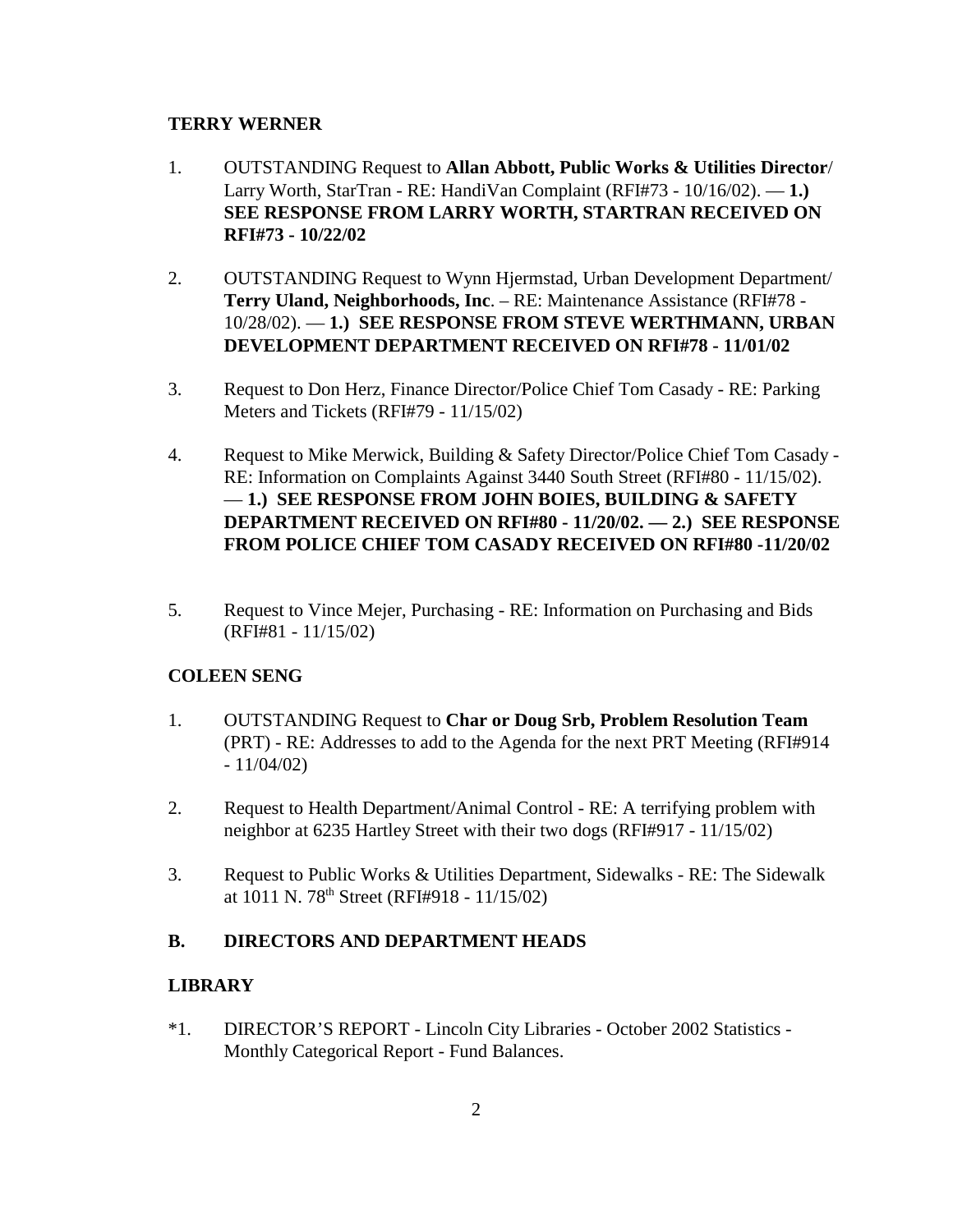#### **PARKS & RECREATION DEPARTMENT**

- \*1. Memo from Lynn Johnson RE: Condition of Bleachers at City-owned Ballfields. (See Memo)
- \*2. Memo from Lynn Johnson RE: Acquisition of the Jamaica North Trail Corridor. (See Memo)

### **PLANNING**

### **PLANNING COMMISSION FINAL ACTION . . . . .**

- \*1. Special Permit No. 1993 (Solid Rock Gymnastics 606 Hill Street) Resolution No. PC-00776.
- \*2. Final Plat No. 02023 Vintage Heights 11<sup>th</sup> Addition (So. 98<sup>th</sup> Street and Forest Glen Drive) Resolution No. PC-00774.
- \*3. Final Plat No. 02029 Stone Bridge Creek 1st Addition (North 14<sup>th</sup> and Humphrey Avenue) Resolution No. PC-00775.
- \*4. Final Plat No. 02018 Pine Lake Heights South  $6<sup>th</sup>$  Addition (Northeast of So.  $27<sup>th</sup>$ Street and Yankee Hill Road) Resolution No. PC-00773.

### **STARTRAN**

\*1. Response Letter from Larry Worth to Glenda Willnerd - RE: The StarTran HandiVan Services. (See Letter)

#### **WOMEN'S COMMISSION**

\*1. Response Memo from Bonnie Coffey - RE: The City Council Meeting on 11/18/02 - Bob Valentine made some statements that need correction and/or clarification: (See Memo)

### **C. MISCELLANEOUS**

- \*1. Material from Dave Myers, Lincoln Public Schools RE: Lincoln Public Schools, Lincoln, Nebraska - Comprehensive District Master Plan. (See Material)
- \*2. Letter from Christian Petrick RE: The proposed Infrastructure Financing System. (See Letter)